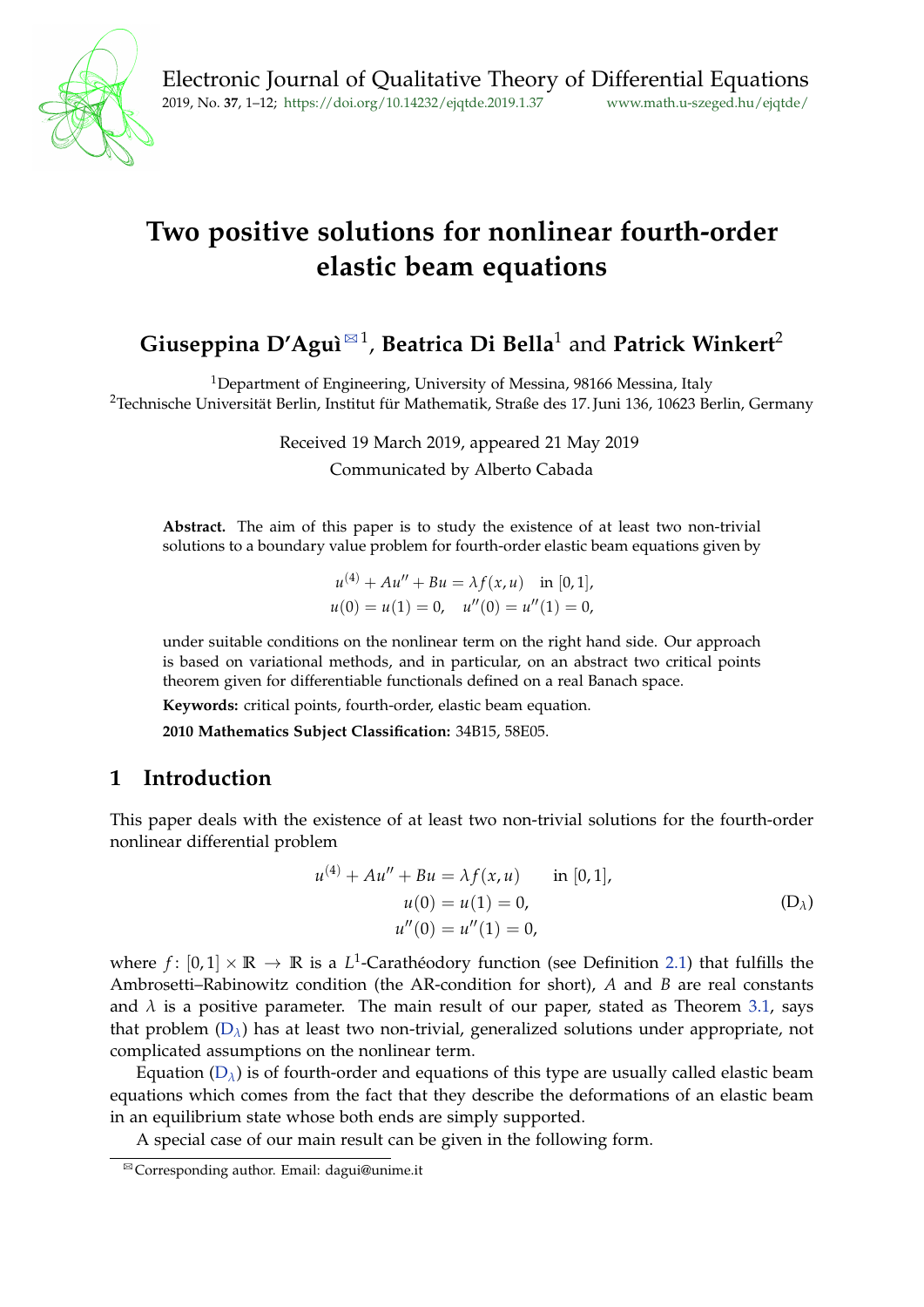<span id="page-1-0"></span>**Theorem 1.1.** *Let*  $g: \mathbb{R} \to \mathbb{R}$  *be a non-negative and continuous function such that* 

$$
\lim_{s \to 0^+} \frac{g(s)}{s} = +\infty.
$$

*Moreover, assume that there exist ν* > 2 *and R* > 0 *such that*

$$
0 < \nu \int_0^s g(t)dt \leq sg(s) \quad \text{for all } s \in \mathbb{R} \text{ with } |s| \geq R.
$$

*Then, there exists*  $\overline{\lambda} > 0$  *such that for each*  $\lambda \in [0, \overline{\lambda}]$ *, the problem* 

$$
u^{(4)} + Au'' + Bu = \lambda g(u) \qquad in [0, 1],
$$
  
\n
$$
u(0) = u(1) = 0,
$$
  
\n
$$
u''(0) = u''(1) = 0,
$$

*has at least two non-trivial generalized solutions.*

The main novelty of our paper is the fact that we apply a recent critical-points result to equations of fourth-order given in the form  $(D_{\lambda})$  $(D_{\lambda})$ . Although there exist several existence results to equation  $(D_{\lambda})$  $(D_{\lambda})$ , our treatment is completely new and gives, in contrast to several other works, multiple solutions in terms of two nontrivial solutions. The assumptions on the nonlinear term are easy to verify and so our results could be applied to several variants of problem [\(D](#page-0-1)*λ*).

Existence results of at least one solution, or multiple solutions, or even infinitely many solutions have been established by several authors by applying different tools like fixed point theorems, lower and upper solution methods, and critical point theory (see, for instance, [\[3,](#page-9-0) [12,](#page-10-0)[22\]](#page-10-1)). We refer, without any claim to completeness, to the papers of Bai–Wang [\[2\]](#page-9-1), Bonanno– Di Bella [\[7–](#page-9-2)[9\]](#page-9-3), Bonanno–Di Bella–O'Regan [\[10\]](#page-9-4), Cabada–Cid–Sanchez [\[13\]](#page-10-2), Franco–O'Regan– Perán [\[14\]](#page-10-3), Grossinho–Sanchez–Tersian [\[15\]](#page-10-4), Jiang–Liu–Xu [\[16\]](#page-10-5), Liu–Li [\[17,](#page-10-6) [18\]](#page-10-7), Li–Zhang– Liang [\[19\]](#page-10-8), Yuan–Jiang–O'Regan [\[25\]](#page-11-0) and the references therein.

Finally, we also want to point out that the derivation and application of critical point results has been initiated by the works of Ricceri [\[23,](#page-10-9) [24\]](#page-11-1) which were the starting point of several generalizations in that direction for smooth and non-smooth functionals. Since it is not possible to state all the published results we refer only to the works of Marano–Motreanu [\[20,](#page-10-10) [21\]](#page-10-11), Bonanno–Candito [\[6\]](#page-9-5) and Bonanno [\[4,](#page-9-6) [5\]](#page-9-7) who inspired us in writing this paper.

The paper is organized as follows. In Section [2,](#page-2-1) we state the main definitions and tools that we are going to need to prove our main results. Especially, we recall the abstract critical point theorem of Bonanno–D'Aguì [\[11\]](#page-10-12), which is an appropriate combination of the local minimum theorem obtained by Bonanno with the classical and seminal Ambrosetti–Rabinowitz theorem (see [\[1\]](#page-9-8)), moreover we give a lemma about the relation of our perturbation concerning the AR-condition and the Palais–Smale condition (PS-condition for short). Then, in Section [3,](#page-5-1) we are going to prove our main result which gives an answer about the existence of solutions to problem  $(D_{\lambda})$  $(D_{\lambda})$ . To be more precise, we obtain the existence of two non-trivial, generalized solutions of  $(D_\lambda)$  $(D_\lambda)$ , see Theorem [3.1,](#page-5-0) and the proof is based on the abstract critical points result stated in Section [2.](#page-2-1) Finally, in Section [4,](#page-6-0) we consider special cases of problem [\(D](#page-0-1)*λ*), namely when *f* has separable variables, and give some corollaries of Theorem [3.1](#page-5-0) in order to show the applicability of our results.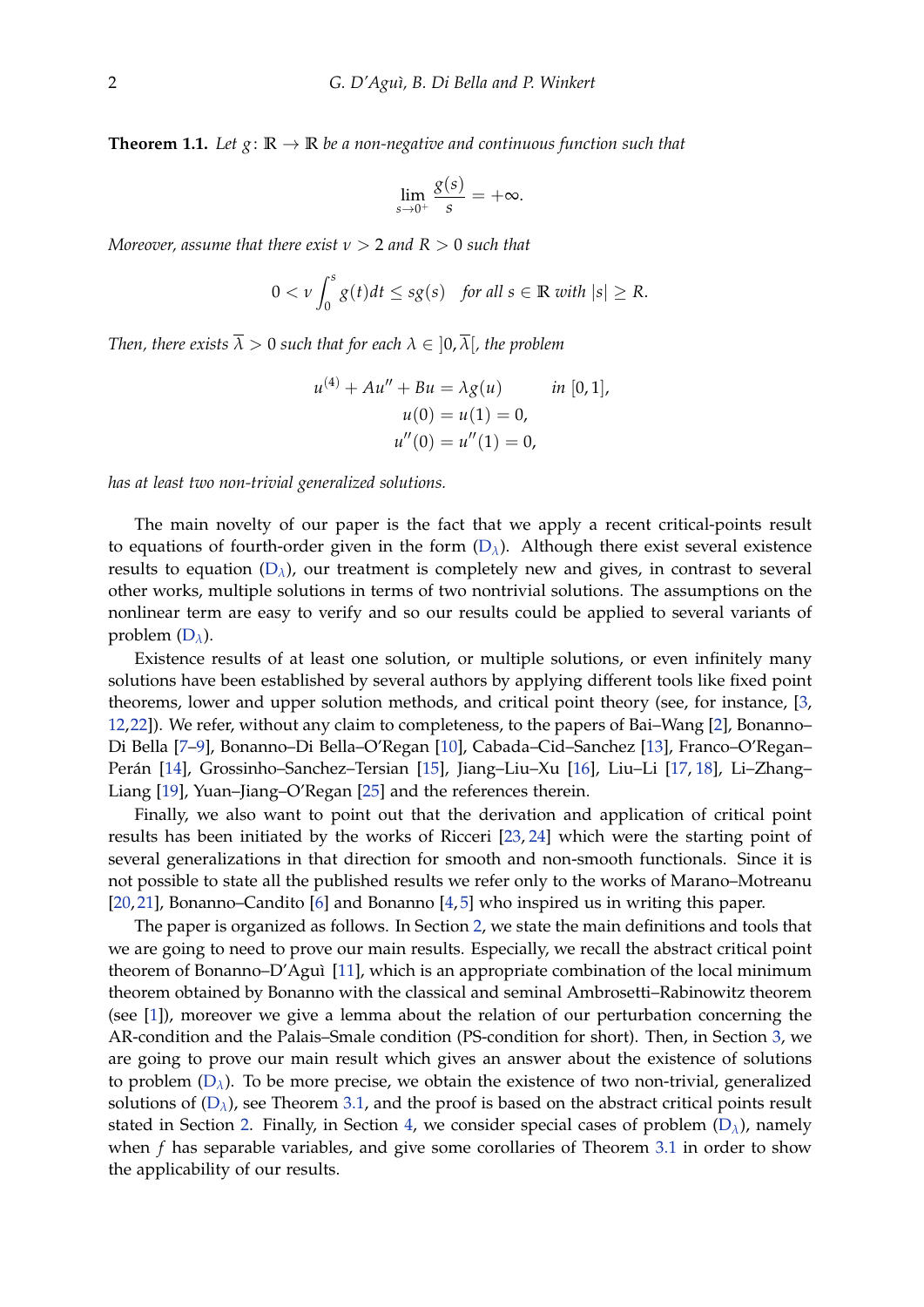#### <span id="page-2-1"></span>**2 Basic definitions and preliminary results**

In this section, we give the main definitions and tools that we will need later. To this end, let *A* and *B* two real constants such that

<span id="page-2-2"></span>
$$
\max\left\{\frac{A}{\pi^2}, -\frac{B}{\pi^4}, \frac{A}{\pi^2} - \frac{B}{\pi^4}\right\} < 1. \tag{2.1}
$$

For example, condition [\(2.1\)](#page-2-2) is satisfied if  $A \leq 0$  and  $B \geq 0$ . Moreover, we put

$$
\sigma := \max\left\{\frac{A}{\pi^2}, -\frac{B}{\pi^4}, \frac{A}{\pi^2} - \frac{B}{\pi^4}, 0\right\} \text{ and } \delta := \sqrt{1 - \sigma}.
$$

The usual Sobolev spaces  $H_0^1(0,1)$  and  $H^2(0,1)$  are defined by

$$
H_0^1(0,1) = \{u \in L^2(0,1) : u' \in L^2(0,1), u(0) = u(1) = 0\},
$$
  

$$
H^2(0,1) = \{u \in L^2(0,1) : u' \in L^2(0,1), u'' \in L^2(0,1)\}.
$$

Furthermore, let  $X := H_0^1(0,1) \cap H^2(0,1)$  be the Hilbert space endowed with the following norm

$$
||u||_X = \left(\int_0^1 (|u''|^2 - A|u'|^2 + B|u|^2) dx\right)^{1/2}.
$$

It is well known that this norm is equivalent to the usual one, see for example Bonanno– Di Bella [\[7\]](#page-9-2), and, in particular, one has

<span id="page-2-3"></span>
$$
||u||_{\infty} \le \frac{1}{2\pi\delta} ||u||_{X}.
$$
\n(2.2)

<span id="page-2-0"></span>**Definition 2.1.** A function  $f: [0,1] \times \mathbb{R} \to \mathbb{R}$  is said to be a  $L^1$ -Carathéodory function if the following is satisfied:

- (a)  $x \rightarrow f(x, s)$  is measurable for all  $s \in \mathbb{R}$ ;
- (b)  $s \rightarrow f(x, s)$  is continuous for a. a.  $x \in [0, 1]$ ;
- (c) for every  $\rho > 0$  there exists a function  $l_\rho \in L^1([0,1])$  such that

$$
\sup_{|s| \le \rho} |f(x, s)| \le l_\rho(x)
$$

for a.a.  $x \in [0, 1]$ .

It is easy to see that if  $f(x, s)s < 0$  for every  $x \in [0, 1]$  and  $s \neq 0$ , problem  $(D_{\lambda})$  $(D_{\lambda})$  has only the trivial solution.

**Definition 2.2.** A weak solution of  $(D_\lambda)$  $(D_\lambda)$  is a function  $u \in X$  such that

$$
\int_0^1 [u''(x)v''(x) - Au'(x)v'(x) + Bu(x)v(x)] dx - \lambda \int_0^1 f(x, u(x))v(x) dx = 0
$$

is fulfilled for all  $v \in X$ . A function  $u: [0,1] \to \mathbb{R}$  is said to be a generalized solution of problem  $(D_\lambda)$  $(D_\lambda)$  if  $u \in C^3([0,1])$ ,  $u''' \in AC([0,1])$ ,  $u(0) = u(1) = 0$ ,  $u''(0) = u''(1) = 0$ , and  $u^{(4)} + Au'' + Bu = \lambda f(x, u)$  for a.a.  $x \in [0, 1].$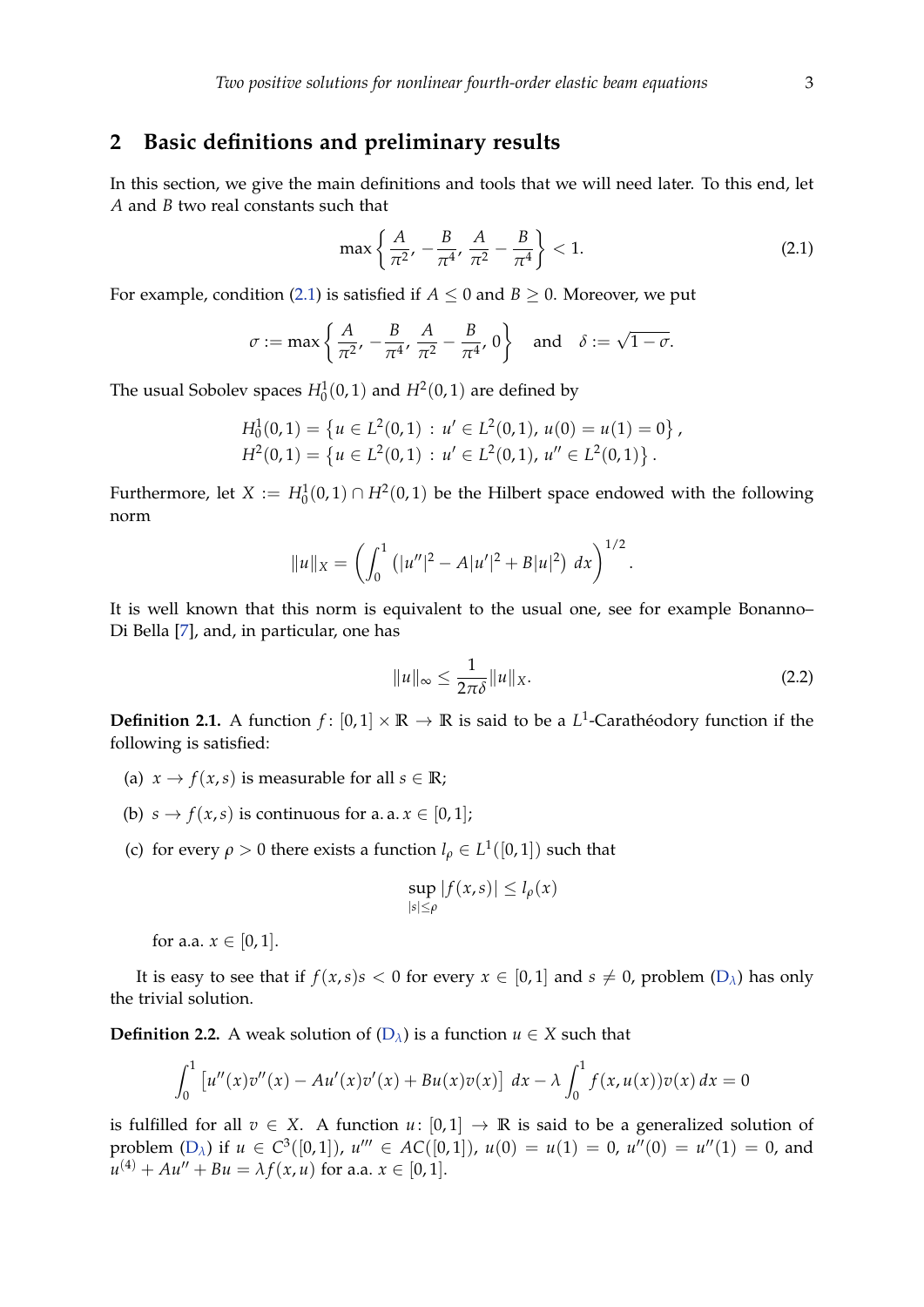Now, we introduce the functional  $I_\lambda: X \to \mathbb{R}$  defined by

<span id="page-3-2"></span><span id="page-3-1"></span>
$$
I_{\lambda}(u) = \Phi(u) - \lambda \Psi(u),
$$

where

$$
\Phi(u) = \frac{1}{2} \int_0^1 [ |u''|^2(x) A |u'|^2(x) + Bu^2(x) ] \, dx,\tag{2.3}
$$

$$
\Psi(u) = \int_0^1 F(x, u(x)) dx \tag{2.4}
$$

for each  $u \in X$  and  $F(x, s) = \int_0^s f(x, t) dt$  for each  $(x, s) \in [0, 1] \times \mathbb{R}$ . We know that problem [\(D](#page-0-1)*λ*) has a variational structure and its weak solutions can be obtained as critical points of the corresponding functional *Iλ*.

It is well known that these functionals are well-defined on *X* and one has

$$
\Phi'(u)(v) = \int_0^1 \left[ u''(x)v''(x) - Au'(x)v'(x) + Bu(x)v(x) \right] dx,
$$
  

$$
\Psi'(u)(v) = \int_0^1 f(x, u(x))v(x) dx
$$

for all  $v \in X$ .

Our main tool is a two non-zero critical points theorem recently proved by Bonanno– D'Aguì [\[11,](#page-10-12) Theorem 2.2]. Let us recall the definition of the PS-condition.

**Definition 2.3.** A functional *I* : *X* → **R** satisfies the PS-condition if any sequence  $\{u_k\}_{k\geq 1} \subseteq X$ such that

- ${I(u_k)}_{k\geq1}$  is bounded;
- $\lim_{k \to +\infty} ||I'(u_k)||_{X^*} = 0;$

has a convergent subsequence.

The above mentioned theorem reads as follows, see [\[11,](#page-10-12) Theorem 2.2].

<span id="page-3-0"></span>**Theorem 2.4.** *Let X be a real Banach space,* Φ, Ψ: *X* → **R** *two continuously Gâteaux differentiable functionals such that*  $inf_{x \in X} \Phi(x) = \Phi(0) = \Psi(0) = 0$ *. Assume that there exist*  $r > 0$  *and*  $\overline{x} \in X$ *, with*  $0 < \Phi(\overline{x}) < r$ , such that:

- $p(A1) \frac{\sup_{\Phi(x) \leq r} \Psi(x)}{r} < \frac{\Psi(\overline{x})}{\Phi(\overline{x})}$  $rac{1}{\Phi(\overline{x})}$ ;
- *(A2)* for each  $\lambda \in \left] \frac{\Phi(\overline{x})}{\Psi(\overline{x})}$ ,  $\frac{r}{\sup_{\Phi(x)\leq r} \Psi(x)} \right[$ , the functional  $I_\lambda:=\Phi-\lambda \Psi$  satisfies the PS-condition and it *is unbounded from below.*

*Then, for each*  $\lambda \in \Lambda_r$ , where  $\Lambda_r$  is defined by

$$
\Lambda_r := \left[ \frac{\Phi(\overline{x})}{\Psi(\overline{x})}, \frac{r}{\sup_{\Phi(x) \leq r} \Psi(x)} \right],
$$

*the functional*  $I_\lambda$  *admits at least two non-zero critical points*  $x_{0,\lambda}$ ,  $x_{1,\lambda}$  *such that*  $I_\lambda(x_{0,\lambda}) < 0$  <  $I_{\lambda}(x_{1,\lambda})$ .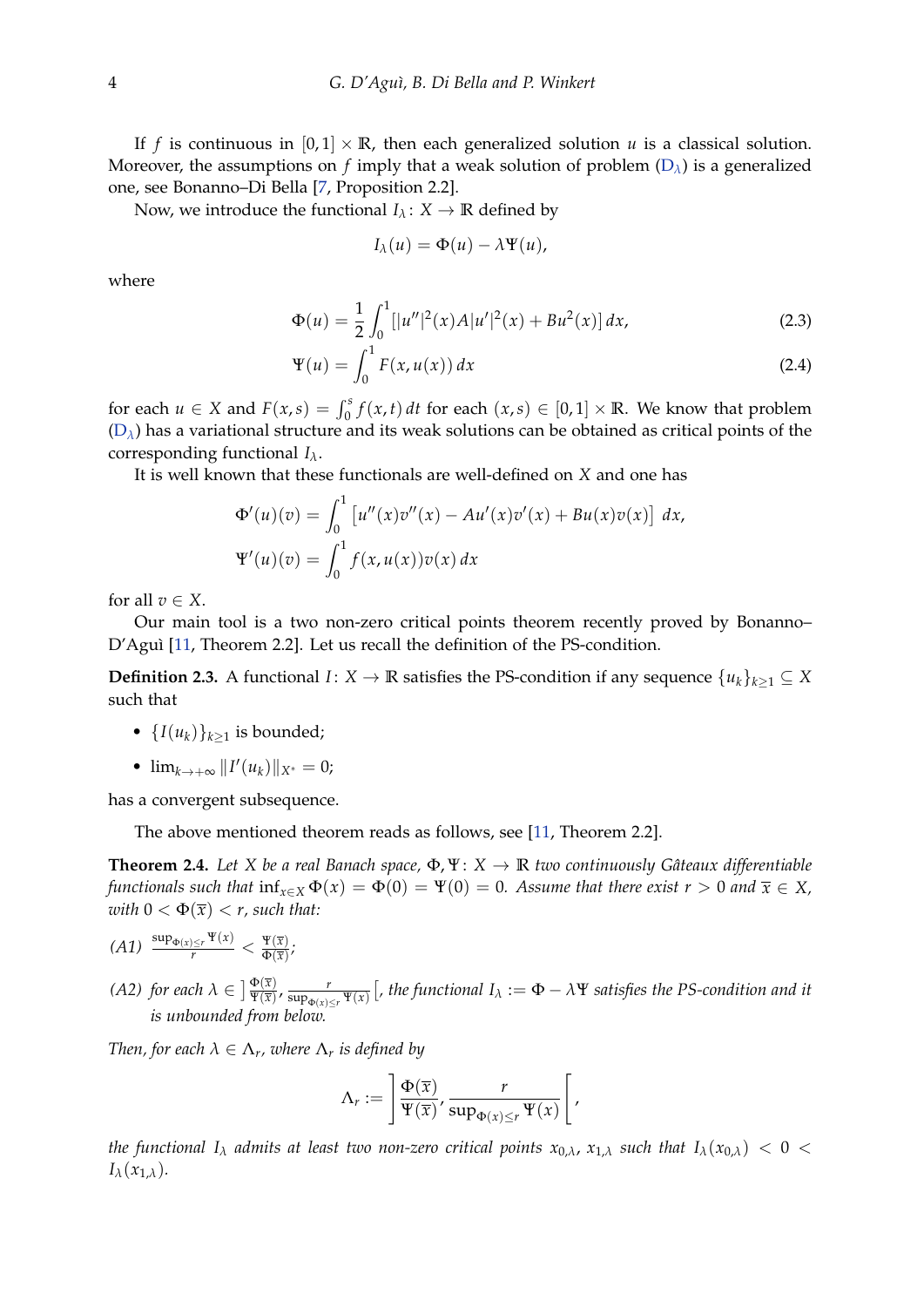In case when *f* satisfies the AR-condition we know that the functional  $I_\lambda$  fulfills the classical PS-condition. In particular, the following holds.

<span id="page-4-1"></span>**Lemma 2.5.** *Assume that there exist*  $v > 2$  *and*  $R > 0$  *such that* 

<span id="page-4-0"></span>
$$
0 < vF(x, s) \le sf(x, s) \quad \text{for all } x \in [0, 1] \text{ and for all } s \in \mathbb{R} \text{ with } |s| \ge R. \tag{2.5}
$$

*Then, I<sup>λ</sup> satisfies the PS-condition and it is unbounded from below.*

*Proof.* In order to verify the PS-condition, we will prove that any PS-sequence is bounded. Let  $\{u_k\}_{k\geq 1}$  be a sequence in *X* such that  $\{I_\lambda(u_k)\}_{k\geq 1}$  is bounded and  $I_\lambda^I$  $\chi'_{\lambda}(u_k) \to 0$  as  $k \to +\infty$ . Taking [\(2.5\)](#page-4-0) into account one has

$$
\nu I_{\lambda}(u_{k}) - I'_{\lambda}(u_{k}) = \left(\frac{\nu}{2} - 1\right) \|u_{k}\|^{2} + \lambda \int_{0}^{1} [f(x, u_{k}(x))u_{k}(x) - \nu F(x, u_{k}(x))] dx
$$
  
\n
$$
\geq \left(\frac{\nu}{2} - 1\right) \|u_{k}\|^{2}.
$$

Since  $\nu > 2$  it follows that  $\{u_k\}_{k\geq 1}$  is bounded in *X*. Therefore, up to a subsequence,  ${u_k(x)}_{k\geq 1}$  is uniformly convergent to  $u_0(x)$  for  $x \in [0,1]$  and  ${u_k}_{k\geq 1}$  is weakly convergent to  $u_0$  in *X*. The uniform convergent of  $\{u_k\}_{k>1}$  and Lebesgue's Dominated Convergence Theorem ensure that we derive from

$$
(I'_{\lambda}(u_{k}) - I'_{\lambda}(u_{0}))(u_{k} - u_{0})
$$
\n
$$
= \int_{0}^{1} [u''_{k}(x)(u_{k}(x) - u_{0}(x))'' - Au'_{k}(x)(u_{k}(x) - u_{0}(x))'] dx
$$
\n
$$
+ \int_{0}^{1} [Bu_{k}(x)(u_{k}(x) - u_{0}(x))] dx - \int_{0}^{1} f(x, u_{k}(x))(u_{k}(x) - u_{0}(x)) dx
$$
\n
$$
- \int_{0}^{1} [u''_{0}(x)(u_{k}(x) - u_{0}(x))'' - Au'_{0}(x)(u_{k}(x) - u_{0}(x))'] dx
$$
\n
$$
+ \int_{0}^{1} [Bu_{0}(x)(u_{k}(x) - u_{0}(x))] dx + \int_{0}^{1} f(x, u_{0}(x))(u_{k}(x) - u_{0}(x)) dx
$$
\n
$$
= ||u_{k} - u_{0}||^{2} - \int_{0}^{1} [f(x, u_{k}(x)) - f(x, u_{0}(x))](u_{k}(x) - u_{0}(x)) dx
$$

that

$$
\lim_{k\to\infty}||u_k-u_0||=0.
$$

In the other words,  $\{u_k\}_{k>1}$  converges strongly to  $u_0$  in *X*.

Now, observe that, by integrating [\(2.5\)](#page-4-0), there is a positive constant *C* such that

$$
F(x,s) \geq C|s|^{\nu}
$$

for all  $|s| \ge R$  and for all  $x \in [0,1]$ . So, for any function  $u \in X$  such that  $|u(x)| > R$  for all  $x \in [0, 1]$ , we obtain

$$
I_{\lambda}(u) \leq \frac{1}{2}||u||^2 - \lambda C \int_0^1 |u(x)|^{\nu} dx \leq \frac{1}{2}||u||^2 - \lambda C ||u||_{L^2}^{\nu}.
$$

Recall again that  $\nu > 2$ , this condition implies that  $I_\lambda$  is unbounded from below. Therefore,  $I_\lambda$ satisfies the PS-condition and the proof is complete. $\Box$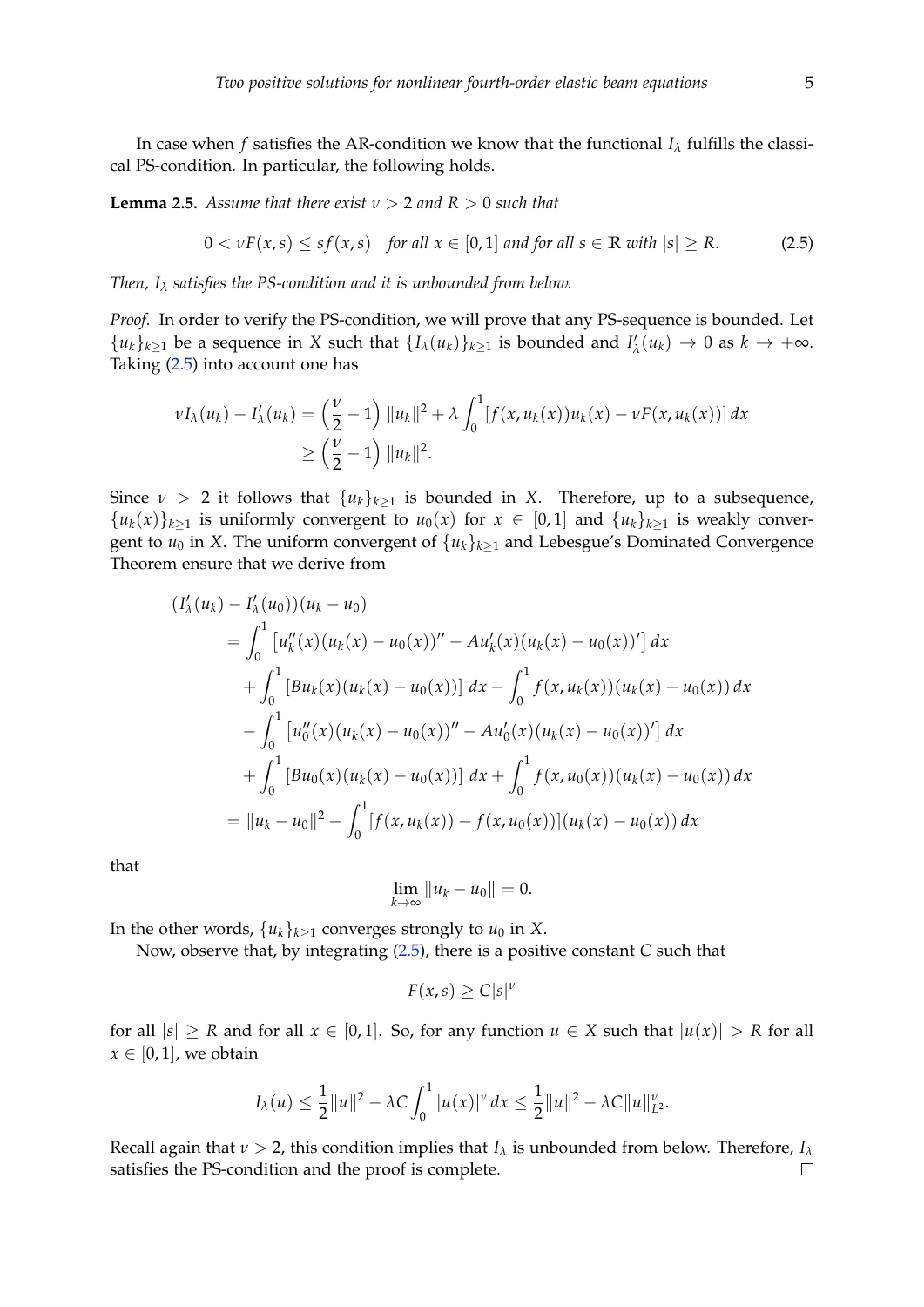#### <span id="page-5-1"></span>**3 Main results**

In this section, we present the main existence result of our paper. First, we put

$$
k = 2\delta^2 \pi^2 \left(\frac{2048}{27} - \frac{32}{9}A + \frac{13}{40}B\right)^{-1}.
$$

Observe that, by a simple calculation,  $0 < k < \frac{1}{2}$ .

Our main result is the following.

<span id="page-5-0"></span>**Theorem 3.1.** *Suppose that f* : [0, 1] × **R** → **R** *is a L*<sup>1</sup> *-Carathédory function. Furthermore, assume that there exist two positive constants c*, *d with d* < *c such that*

 $(a_1) F(x, s) \ge 0$  for all  $(x, s) \in ([0, \frac{3}{8}] \cup [\frac{5}{8}]$  $\left[\frac{5}{8}, 1\right]$ ) ×  $[0, d]$ ;

$$
(a_2) \frac{\int_0^1 \max_{|s| \leq c} F(x,s) dx}{c^2} < k \frac{\int_{3/8}^{5/8} F(x,d) dx}{d^2}.
$$

*Moreover, assume that there exist ν* > 2 *and R* > 0 *such that*

$$
0 < vF(x, s) \le sf(x, s) \quad \text{for all } x \in [0, 1] \text{ and for all } s \in \mathbb{R} \text{ with } |s| \ge R.
$$

*Then, for every*  $\lambda \in \Lambda$ *, where*  $\Lambda$  *is defined by* 

$$
\Lambda := \left[ \frac{2\delta^2 \pi^2}{k} \frac{d^2}{\int_{3/8}^{5/8} F(x, d) dx}, 2\delta^2 \pi^2 \frac{c^2}{\int_0^1 \max_{|s| \le c} F(x, s) dx} \right],
$$

*problem* [\(D](#page-0-1)*λ*) *admits at least two non-trivial generalized solutions.*

*Proof.* First, we observe that owing to  $(a_2)$  the interval  $\Lambda$  is non-empty. Now, fix  $\lambda$  as in the conclusion. Our goal is to apply Theorem [2.4](#page-3-0) to the functionals Φ, Ψ and *I<sup>λ</sup>* as defined in [\(2.3\)](#page-3-1) and [\(2.4\)](#page-3-2). All regularity assumptions required on Φ and Ψ are satisfied and from Lemma [2.5](#page-4-1) we know that the functional  $I_\lambda$  satisfies the PS-condition and it is unbounded from below. Now, we prove (A1). To this end, we fix  $r = 2\delta^2\pi^2c^2$ . Taking [\(2.2\)](#page-2-3) into account, for every  $u \in X$  such that  $\Phi(u) \leq r$ , one has  $\max_{x \in [0,1]} |u(x)| \leq c$ . Therefore, it follows that

<span id="page-5-2"></span>
$$
\sup_{\Phi(u)\leq r} \Psi(u) \leq \int_0^1 \max_{|s|\leq c} F(x,s) \, dx,
$$

that is

$$
\frac{\sup_{\Phi(u)\leq r} \Psi(u)}{r} \leq \frac{1}{2\delta^2 \pi^2} \frac{\int_0^1 \max_{|s|\leq c} F(x,s) \, dx}{c^2} < \frac{1}{\lambda}.\tag{3.1}
$$

Now, we define a function  $\bar{v}$  by

$$
\overline{v}(x) = \begin{cases}\n-\frac{64d}{9}\left(x^2 - \frac{3}{4}x\right) & \text{if } x \in \left[0, \frac{3}{8}\right] \\
d & \text{if } x \in \left[\frac{3}{8}, \frac{5}{8}\right] \\
-\frac{64d}{9}\left(x^2 - \frac{5}{4}x + \frac{1}{4}\right) & \text{if } x \in \left[\frac{5}{8}, 1\right].\n\end{cases}
$$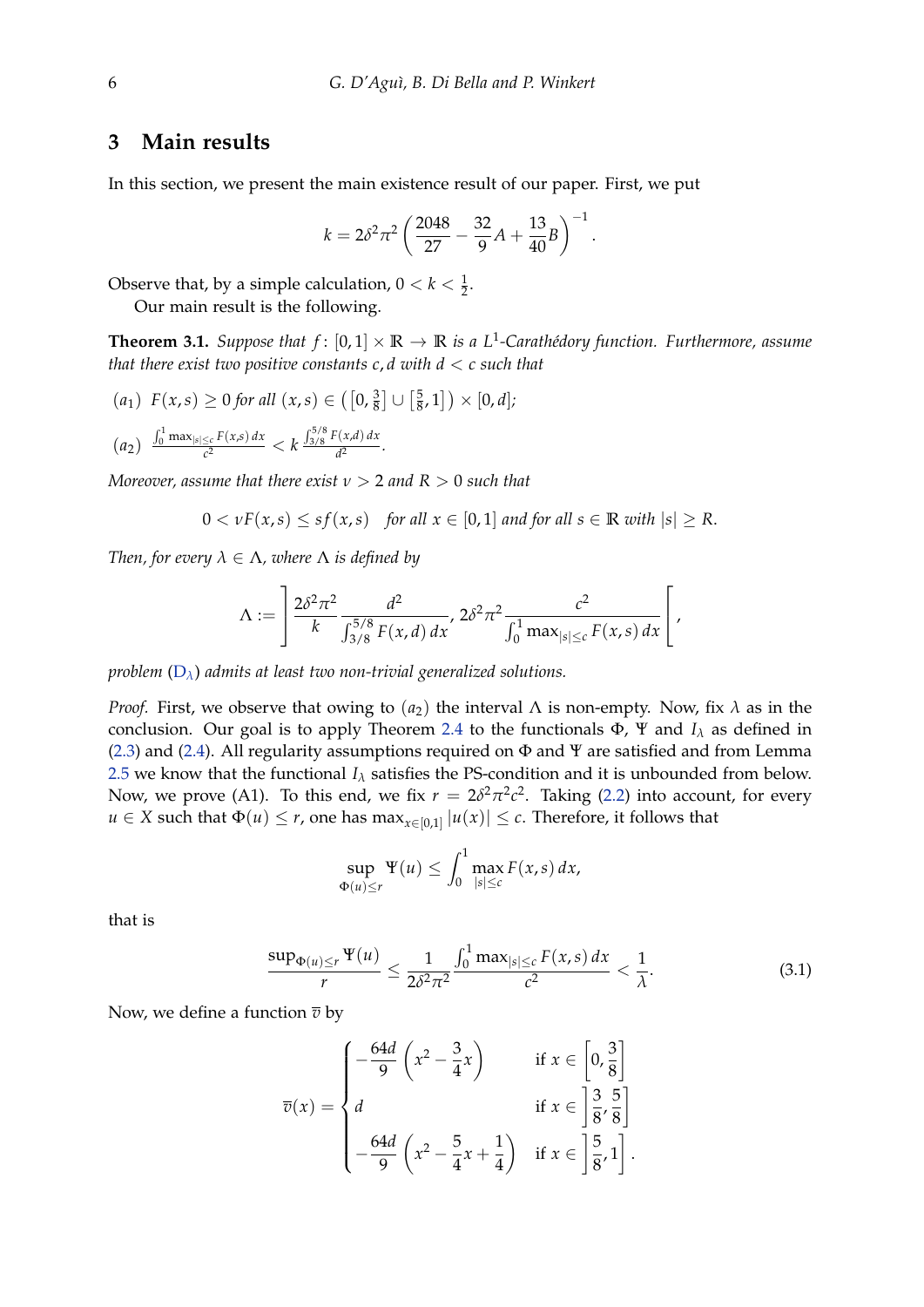It is clear that  $\overline{v} \in X$  and

$$
\|\overline{v}\|^2 = \left(\frac{4096}{27} - \frac{64}{9}A + \frac{13}{20}B\right)d^2 = \frac{4\delta^2\pi^2}{k}d^2.
$$

So, from  $d < c$  we have  $d <$ √ *kc*, hence

 $\Phi(\overline{v}) < r$ .

Now, due to  $(a_1)$  one has that

$$
\Psi(\overline{v}) \ge \int_{3/8}^{5/8} F(x, d) dx.
$$

This leads to

$$
\frac{\Psi(\overline{v})}{\Phi(\overline{v})} \ge \frac{k}{2\delta^2 \pi^2} \frac{\int_{3/8}^{5/8} F(x, d) dx}{d^2} > \frac{1}{\lambda}.
$$
\n(3.2)

Therefore, from [\(3.1\)](#page-5-2) and [\(3.2\)](#page-6-1), condition (A1) of Theorem [2.4](#page-3-0) is fulfilled.

Moreover, we observe that

$$
\left[\frac{\Phi(\overline{v})}{\Psi(\overline{v})}, \frac{r}{\sup_{\Phi(u)\leq r}\Psi(u)}\right] \supseteq \left]\frac{2\delta^2\pi^2}{k} \frac{d^2}{\int_{3/8}^{5/8}F(x, d)\,dx}, 2\delta^2\pi^2 \frac{c^2}{\int_0^1 \max_{|s|\leq c}F(x, s)\,dx}\right].
$$

Finally, the conclusion of Theorem [2.4](#page-3-0) can be used. It follows that, for every

$$
\lambda \in \left] \frac{2\delta^2 \pi^2}{k} \frac{d^2}{\int_{3/8}^{5/8} F(x, d) dx}, 2\delta^2 \pi^2 \frac{c^2}{\int_0^1 \max_{|s| \le c} F(x, s) dx} \right],
$$

problem [\(D](#page-0-1)*λ*) has at least two non-trivial, generalized solutions.

## <span id="page-6-0"></span>**4 Applications**

In this section, we are going to apply the results of Theorem [3.1](#page-5-0) when the nonlinear term has separable variables. First, we have the following.

<span id="page-6-2"></span>**Theorem 4.1.** *Let h*:  $[0,1] \rightarrow \mathbb{R}$  *be a positive and essentially bounded function and let*  $g: \mathbb{R} \rightarrow \mathbb{R}$  *be a non-negative and continuous function. Put*

$$
G(s) = \int_0^s g(x) dx \quad \text{for every } s \in \mathbb{R}
$$

*and*

$$
h_0 = k \frac{\int_{3/8}^{5/8} h(x) dx}{\|h\|_{L^1([0,1])}}.
$$

*Assume that there exist two positive constants c*, *d with d* < *c such that*

$$
\frac{G(c)}{c^2} < h_0 \frac{G(d)}{d^2}.
$$

<span id="page-6-1"></span> $\Box$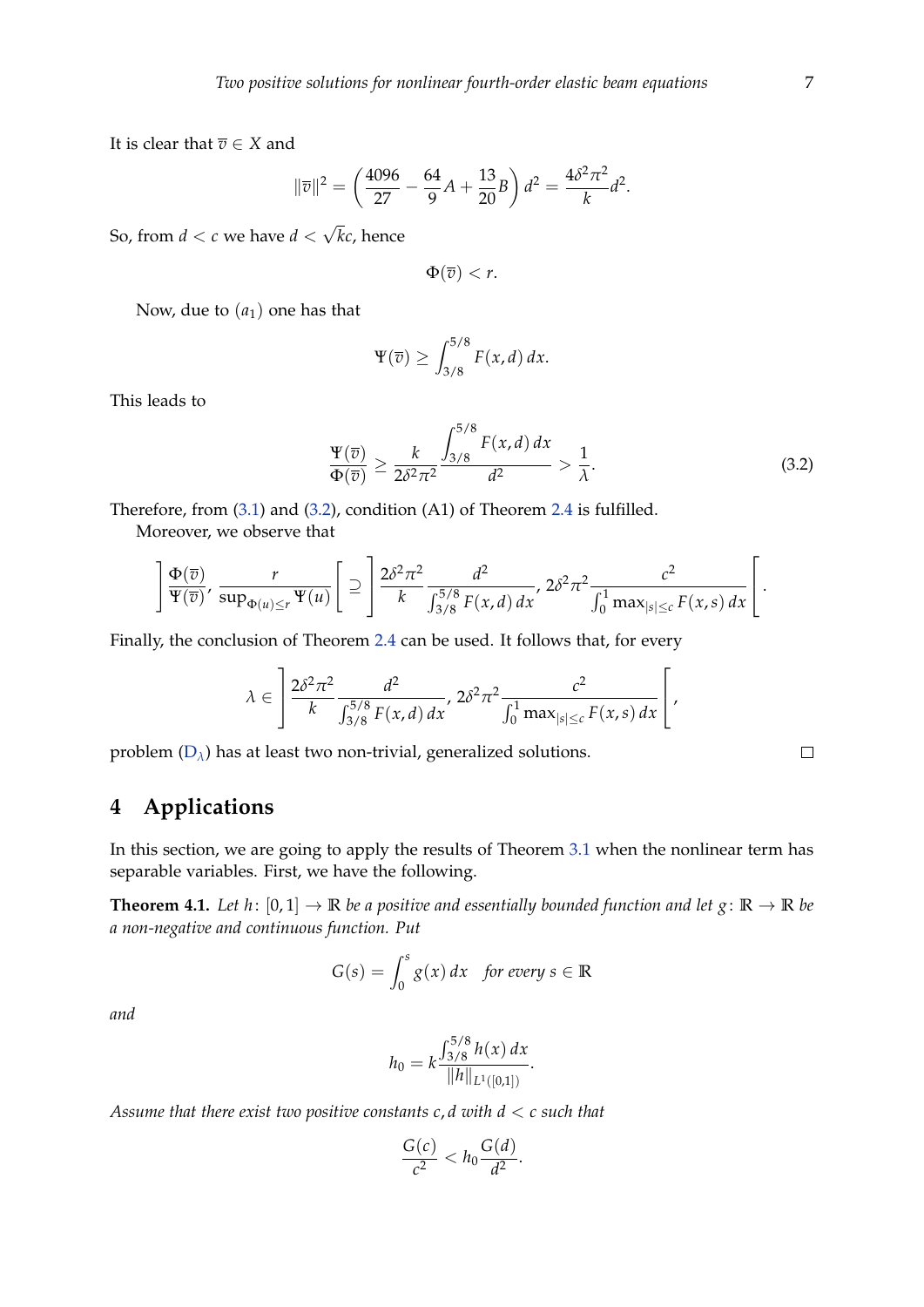*Moreover, assume that there exist ν* > 2 *and R* > 0 *such that*

$$
0 < \nu G(s) \leq sg(s) \quad \text{for all } s \in \mathbb{R} \text{ with } |s| \geq R.
$$

*Then, for every*

$$
\lambda \in \left] \left( \frac{2\pi^2 \delta^2}{h_0 \|h\|_{L^1([0,1])}} \right) \frac{d^2}{G(d)}, \left( \frac{2\pi^2 \delta^2}{\|h\|_{L^1([0,1])}} \right) \frac{c^2}{G(c)} \right[,
$$

*the problem*

<span id="page-7-1"></span>
$$
u^{(4)} + Au'' + Bu = \lambda h(x)g(u) \qquad in [0, 1],
$$
  
\n
$$
u(0) = u(1) = 0,
$$
  
\n
$$
u''(0) = u''(1) = 0,
$$
\n(AD<sub>λ</sub>)

*has at least two non-trivial, generalized solutions.*

*Proof.* The statement of the theorem follows directly by applying Theorem [3.1](#page-5-0) to the function  $f : [0, 1] \times \mathbb{R} \to \mathbb{R}$  defined by  $f(x, s) = h(x)g(s)$ .  $\Box$ 

A direct consequence is the following corollary.

**Corollary 4.2.** *Let g*:  $\mathbb{R} \to \mathbb{R}$  *be a non-negative and continuous function such that*  $g(0) \neq 0$ *. Assume that there exist two positive numbers c*, *d such that*

<span id="page-7-0"></span>
$$
\frac{G(c)}{c^2} < \frac{k}{4} \frac{G(d)}{d^2}.
$$

*Moreover, assume that there exist ν* > 2 *and R* > 0 *such that*

$$
0 < v \cdot G(s) \leq s g(s) \quad \text{for all } s \in \mathbb{R} \text{ with } |s| \geq R.
$$

*Then, for every*

$$
\lambda \in \left] \frac{8\pi^2 \delta^2}{k} \frac{d^2}{G(d)} \right, (2\pi^2 \delta^2) \frac{c^2}{G(c)} \left[ \right,
$$

*the problem*

$$
u^{(4)} + Au'' + Bu = \lambda g(u) \qquad in [0, 1],
$$
  

$$
u(0) = u(1) = 0,
$$
  

$$
u''(0) = u''(1) = 0,
$$

*has at least two non-trivial, non-negative, generalized solutions.*

*Proof.* The proof follows directly from Theorem [4.1.](#page-6-2)

Finally, another consequence of Theorem [4.1](#page-6-2) can be given through the next theorem.

<span id="page-7-2"></span>**Theorem 4.3.** *Let h*:  $[0,1] \rightarrow \mathbb{R}$  *be a positive and essentially bounded function and*  $g: \mathbb{R} \rightarrow \mathbb{R}$  *<i>be a non-negative and continuous function such that*

$$
\lim_{s \to 0^+} \frac{g(s)}{s} = +\infty. \tag{4.1}
$$

 $\Box$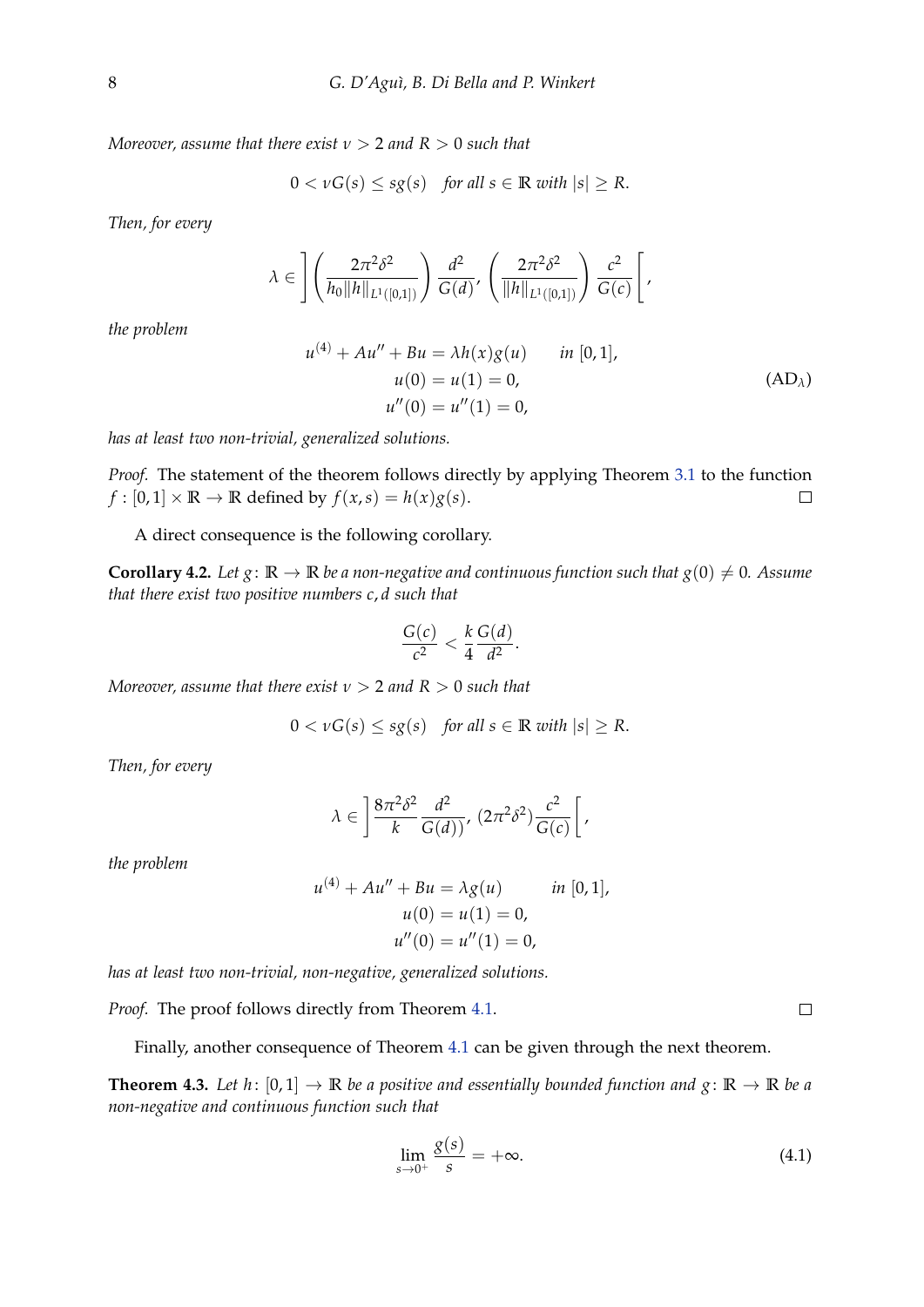*Moreover, assume that there exist ν* > 2 *and R* > 0 *such that*

$$
0 < v \cdot G(s) \leq s g(s) \quad \text{for all } s \in \mathbb{R} \text{ with } |\xi| \geq R.
$$

*Then, for each*  $\lambda \in ]0, \lambda^*[$ , where  $\lambda^*$  is defined by

$$
\lambda^* = \left(\frac{2\pi^2\delta^2}{\|h\|_{L^1([0,1])}}\right) \sup_{\bar{c} > 0} \frac{\bar{c}^2}{G(\bar{c})},
$$

*problem* [\(AD](#page-7-0)*λ*) *has at least two non-trivial, generalized solutions.*

*Proof.* For fixed  $\lambda \in ]0, \lambda^*[$ , there exists  $c > 0$  such that

$$
\lambda < \left(\frac{2\pi^2\delta^2}{\|h\|_{L^1([0,1])}}\right)\frac{c^2}{G(c)}.
$$

Condition [\(4.1\)](#page-7-1) implies that

$$
\lim_{s \to 0^+} \frac{G(s)}{s^2} = +\infty.
$$

Hence, we find numbers  $0 < d < c$  such that

$$
\frac{G(d)}{d^2} > \left(\frac{2\pi^2\delta^2}{\|h\|_{L^1([0,1])}}\right)\frac{1}{h_0}\frac{1}{\lambda} > \frac{1}{h_0}\frac{G(c)}{c^2}.
$$

Applying Theorem [4.1](#page-6-2) yields the assertion of the theorem.

**Remark 4.4.** Theorem [1.1](#page-1-0) from the Introduction is a special case of Theorem [4.3](#page-7-2) by setting  $h(x) \equiv 1.$ 

Now, we give an example to illustrate the applicability of our results.

**Example 4.5.** Let  $A = 2$  and  $B = 1$ . Then, we see that

$$
\sigma = \frac{2}{\pi^2} \quad \text{and} \quad \delta^2 = \frac{\pi^2 - 2}{\pi^2}.
$$

Now we set  $f(x, s) = (x + 1)g(s)$  for all  $(x, s) \in [0, 1] \times \mathbb{R}$ , where

$$
g(s) = \begin{cases} (1+s)e^s & \text{if } s \le 1, \\ 2es^4 & \text{if } s > 1. \end{cases}
$$

Obviously,  $g : \mathbb{R} \to \mathbb{R}$  is continuous. Note that  $\sup_{\bar{c} > 0} \frac{\bar{c}^2}{G(i)}$  $\frac{c^2}{G(\overline{c})}$  is achieved for  $c = 1$ . Hence from Theorem [4.3,](#page-7-2) for each  $\lambda \in \left]0, \frac{4(\pi^2-2)}{e}\right]$  $\frac{(-2)}{e}$  [, the problem

$$
u^{(4)} + 2u'' + u = \lambda(x+1)g(u) \quad \text{in [0,1]},
$$
  
\n
$$
u(0) = u(1) = 0,
$$
  
\n
$$
u''(0) = u''(1) = 0,
$$

has at least two non-trivial, generalized solutions.

 $\Box$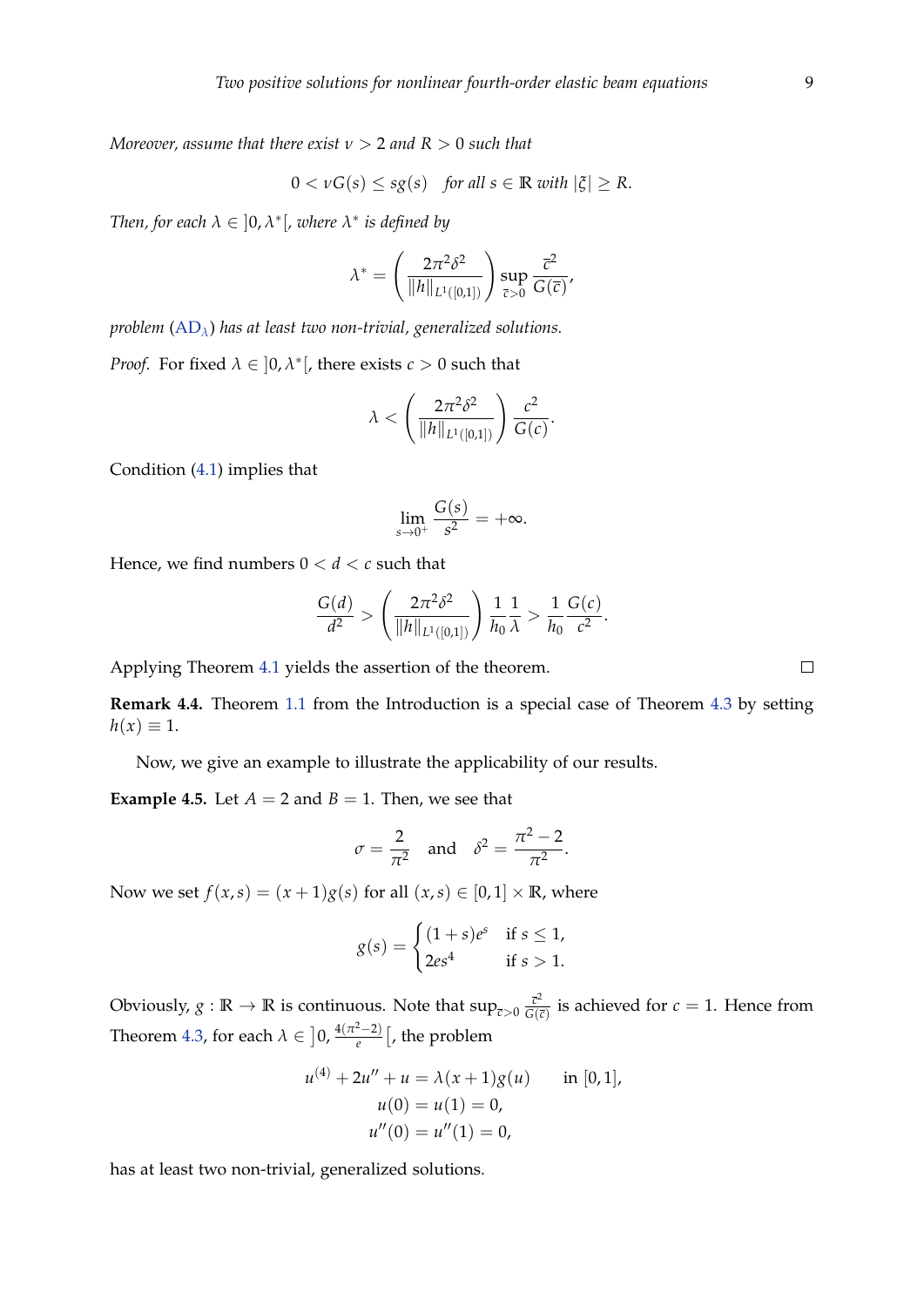#### **Acknowledgements**

The first two authors are members of the Gruppo Nazionale per l'Analisi Matematica, la Probabilità e le loro Applicazioni (GNAMPA) of the Istituto Nazionale di Alta Matematica (INdAM). The third author thanks the University of Messina for the kind hospitality during a research stay in February 2019. The paper is partially supported by PRIN 2017- Progetti di Ricerca di rilevante Interesse Nazionale, "Nonlinear Differential Problems via Variational, Topological and Set-valued Methods" (2017AYM8XW).

## **References**

- <span id="page-9-8"></span>[1] A. AMBROSETTI, P. H. RABINOWITZ, Dual variational methods in critical point theory and applications, *J. Functional Analysis* **14**(1973), 349–381. [https://doi.org/10.1016/](https://doi.org/10.1016/0022-1236(73)90051-7) [0022-1236\(73\)90051-7](https://doi.org/10.1016/0022-1236(73)90051-7); [MR0370183](https://www.ams.org/mathscinet-getitem?mr=0370183)
- <span id="page-9-1"></span>[2] Z. Bai, H. Wang, On positive solutions of some nonlinear fourth-order beam equations, *J. Math. Anal. Appl.* **270**(2002), No. 2, 357–368. [https://doi.org/10.1016/S0022-247X\(02\)](https://doi.org/10.1016/S0022-247X(02)00071-9) [00071-9](https://doi.org/10.1016/S0022-247X(02)00071-9); [MR1915704](https://www.ams.org/mathscinet-getitem?mr=1915704)
- <span id="page-9-0"></span>[3] G. Barletta, G. D'Aguì, N. S. Papageorgiou, Nonlinear nonhomogeneous periodic problems, *NoDEA Nonlinear Differ. Equ. Appl.* **23**(2016), No. 2, Art. 18, 1–23. [https:](https://doi.org/10.1007/s00030-016-0356-3) [//doi.org/10.1007/s00030-016-0356-3](https://doi.org/10.1007/s00030-016-0356-3); [MR3478969](https://www.ams.org/mathscinet-getitem?mr=3478969)
- <span id="page-9-6"></span>[4] G. Bonanno, A critical point theorem via the Ekeland variational principle, *Nonlinear Anal.* **75**(2012), No. 5, 2992–3007. <https://doi.org/10.1016/j.na.2011.12.003>; [MR2878492](https://www.ams.org/mathscinet-getitem?mr=2878492)
- <span id="page-9-7"></span>[5] G. Bonanno, Relations between the mountain pass theorem and local minima, *Adv. Nonlinear Anal.* **1**(2012), No. 3, 205–220. <https://doi.org/10.1515/anona-2012-0003>; [MR3034869](https://www.ams.org/mathscinet-getitem?mr=3034869)
- <span id="page-9-5"></span>[6] G. BONANNO, P. CANDITO, Non-differentiable functionals and applications to elliptic problems with discontinuous nonlinearities, *J. Differential Equations* **244**(2008), No. 12, 3031–3059. <https://doi.org/10.1016/j.jde.2008.02.025>; [MR2420513](https://www.ams.org/mathscinet-getitem?mr=2420513)
- <span id="page-9-2"></span>[7] G. Bonanno, B. Di Bella, A boundary value problem for fourth-order elastic beam equations, *J. Math. Anal. Appl.* **343**(2008), No. 2, 1166–1176. [https://doi.org/10.1016/j.](https://doi.org/10.1016/j.jmaa.2008.01.049) [jmaa.2008.01.049](https://doi.org/10.1016/j.jmaa.2008.01.049); [MR2417133](https://www.ams.org/mathscinet-getitem?mr=2417133)
- [8] G. BONANNO, B. DI BELLA, A fourth-order boundary value problem for a Sturm–Liouville type equation, *Appl. Math. Comput.* **217**(2010), No. 8, 3635–3640. [https://doi.org/10.](https://doi.org/10.1016/j.amc.2010.10.019) [1016/j.amc.2010.10.019](https://doi.org/10.1016/j.amc.2010.10.019); [MR2739611](https://www.ams.org/mathscinet-getitem?mr=2739611)
- <span id="page-9-3"></span>[9] G. Bonanno, B. Di Bella, Infinitely many solutions for a fourth-order elastic beam equation, *NoDEA Nonlinear Differential Equations Appl.* **18**(2011), No. 3, 357–368. [https:](https://doi.org/10.1007/s00030-011-0099-0) [//doi.org/10.1007/s00030-011-0099-0](https://doi.org/10.1007/s00030-011-0099-0); [MR2811057](https://www.ams.org/mathscinet-getitem?mr=2811057)
- <span id="page-9-4"></span>[10] G. BONANNO, B. DI BELLA, D. O'REGAN, Non-trivial solutions for nonlinear fourth-order elastic beam equations, *Comput. Math. Appl.* **62**(2011), No. 4, 1862–1869. [https://doi.](https://doi.org/10.1016/j.camwa.2011.06.029) [org/10.1016/j.camwa.2011.06.029](https://doi.org/10.1016/j.camwa.2011.06.029); [MR2834811](https://www.ams.org/mathscinet-getitem?mr=2834811)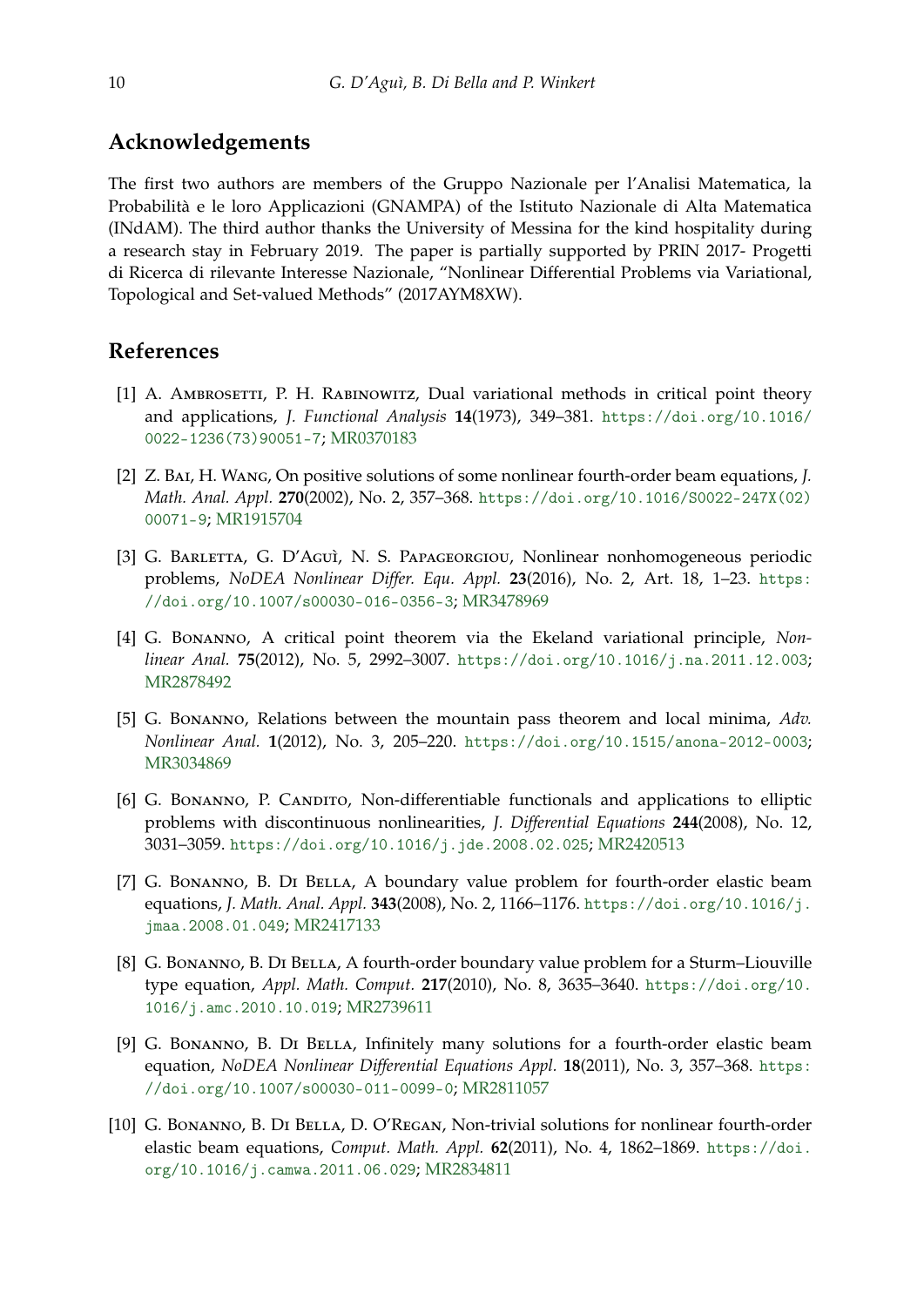- <span id="page-10-12"></span>[11] G. Bonanno, G. D'Aguì, Two non-zero solutions for elliptic Dirichlet problems, *Z. Anal. Anwend.* **35**(2016), No. 4, 449–464. <https://doi.org/10.4171/ZAA/1573>; [MR3556756](https://www.ams.org/mathscinet-getitem?mr=3556756)
- <span id="page-10-0"></span>[12] G. BONANNO, R. LIVREA, J. MAWHIN, Existence results for parametric boundary value problems involving the mean curvature operator, *Nonlinear Differ. Equ. Appl.* **22**(2015), No. 3, 411–426. <https://doi.org/10.1007/s00030-014-0289-7>; [MR3349800](https://www.ams.org/mathscinet-getitem?mr=3349800)
- <span id="page-10-2"></span>[13] A. Cabada, J. A. Cid, L. Sanchez, Positivity and lower and upper solutions for fourth order boundary value problems, *Nonlinear Anal.* **67**(2007), No. 5, 1599–1612. [https://](https://doi.org/10.1016/j.na.2006.08.002) [doi.org/10.1016/j.na.2006.08.002](https://doi.org/10.1016/j.na.2006.08.002); [MR2323306](https://www.ams.org/mathscinet-getitem?mr=2323306)
- <span id="page-10-3"></span>[14] D. FRANCO, D. O'REGAN, J. PERÁN, Fourth-order problems with nonlinear boundary conditions, *J. Comput. Appl. Math.* **174**(2005), No. 2, 315–327. [https://doi.org/10.1016/j.](https://doi.org/10.1016/j.cam.2004.04.013) [cam.2004.04.013](https://doi.org/10.1016/j.cam.2004.04.013); [MR2106442](https://www.ams.org/mathscinet-getitem?mr=2106442)
- <span id="page-10-4"></span>[15] M. do R. Grossinho, L. Sanchez, S. A. Tersian, On the solvability of a boundary value problem for a fourth-order ordinary differential equation, *Appl. Math. Lett.* **18**(2005), No. 4, 439–444. <https://doi.org/10.1016/j.aml.2004.03.011>; [MR2124302](https://www.ams.org/mathscinet-getitem?mr=2124302)
- <span id="page-10-5"></span>[16] D. JIANG, H. LIU, X. XU, Nonresonant singular fourth-order boundary value problems, *Appl. Math. Lett.* **18**(2005), No. 1, 69–75. <https://doi.org/10.1016/j.aml.2003.05.016>; [MR2121556](https://www.ams.org/mathscinet-getitem?mr=2121556)
- <span id="page-10-6"></span>[17] X.-L. LIU, W.-T. LI, Existence and multiplicity of solutions for fourth-order boundary value problems with parameters, *J. Math. Anal. Appl.* **327**(2007), No. 1, 362–375. [https:](https://doi.org/10.1016/j.jmaa.2006.04.021) [//doi.org/10.1016/j.jmaa.2006.04.021](https://doi.org/10.1016/j.jmaa.2006.04.021); [MR2277419](https://www.ams.org/mathscinet-getitem?mr=2277419)
- <span id="page-10-7"></span>[18] X.-L. LIU, W.-T. LI, Positive solutions of the nonlinear fourth-order beam equation with three parameters, *J. Math. Anal. Appl.* **303**(2005), No. 1, 150–163. [https://doi.org/10.](https://doi.org/10.1016/j.jmaa.2004.08.026) [1016/j.jmaa.2004.08.026](https://doi.org/10.1016/j.jmaa.2004.08.026); [MR2113873](https://www.ams.org/mathscinet-getitem?mr=2113873)
- <span id="page-10-8"></span>[19] F. Li, Q. Zhang, Z. Liang, Existence and multiplicity of solutions of a kind of fourthorder boundary value problem, *Nonlinear Anal.* **62**(2005), No. 5, 803–816. [https://doi.](https://doi.org/10.1016/j.na.2005.03.054) [org/10.1016/j.na.2005.03.054](https://doi.org/10.1016/j.na.2005.03.054); [MR2153213](https://www.ams.org/mathscinet-getitem?mr=2153213)
- <span id="page-10-10"></span>[20] S. A. MARANO, D. MOTREANU, Infinitely many critical points of non-differentiable functions and applications to a Neumann type problem involving the *p*-Laplacian, *J. Differential Equations* **182**(2002), 108–120. <https://doi.org/10.1006/jdeq.2001.4092>; [MR1912071](https://www.ams.org/mathscinet-getitem?mr=1912071)
- <span id="page-10-11"></span>[21] S. A. Marano, D. Motreanu, On a three critical points theorem for non-differentiable functions and applications to nonlinear boundary value problems, *Nonlinear Anal*. **48**(2002), No. 1, 37–52. [https://doi.org/10.1016/S0362-546X\(00\)00171-1](https://doi.org/10.1016/S0362-546X(00)00171-1); [MR1868606](https://www.ams.org/mathscinet-getitem?mr=1868606)
- <span id="page-10-1"></span>[22] D. MOTREANU, A. MOUSSAOUI, Z. ZHANG, Positive solutions for singular elliptic systems with convection term, *J. Fixed Point Theory Appl.* **19**(2017), No. 3, 2165–2175. [https://doi.](https://doi.org/10.1007/s11784-017-0407-3) [org/10.1007/s11784-017-0407-3](https://doi.org/10.1007/s11784-017-0407-3); [MR3692447](https://www.ams.org/mathscinet-getitem?mr=3692447)
- <span id="page-10-9"></span>[23] B. Ricceri, A general variational principle and some of its applications, *J. Comput. Appl. Math.* **113**(2000), No. 1–2, 401–410. [https://doi.org/10.1016/S0377-0427\(99\)00269-1](https://doi.org/10.1016/S0377-0427(99)00269-1); [MR1735837](https://www.ams.org/mathscinet-getitem?mr=1735837)